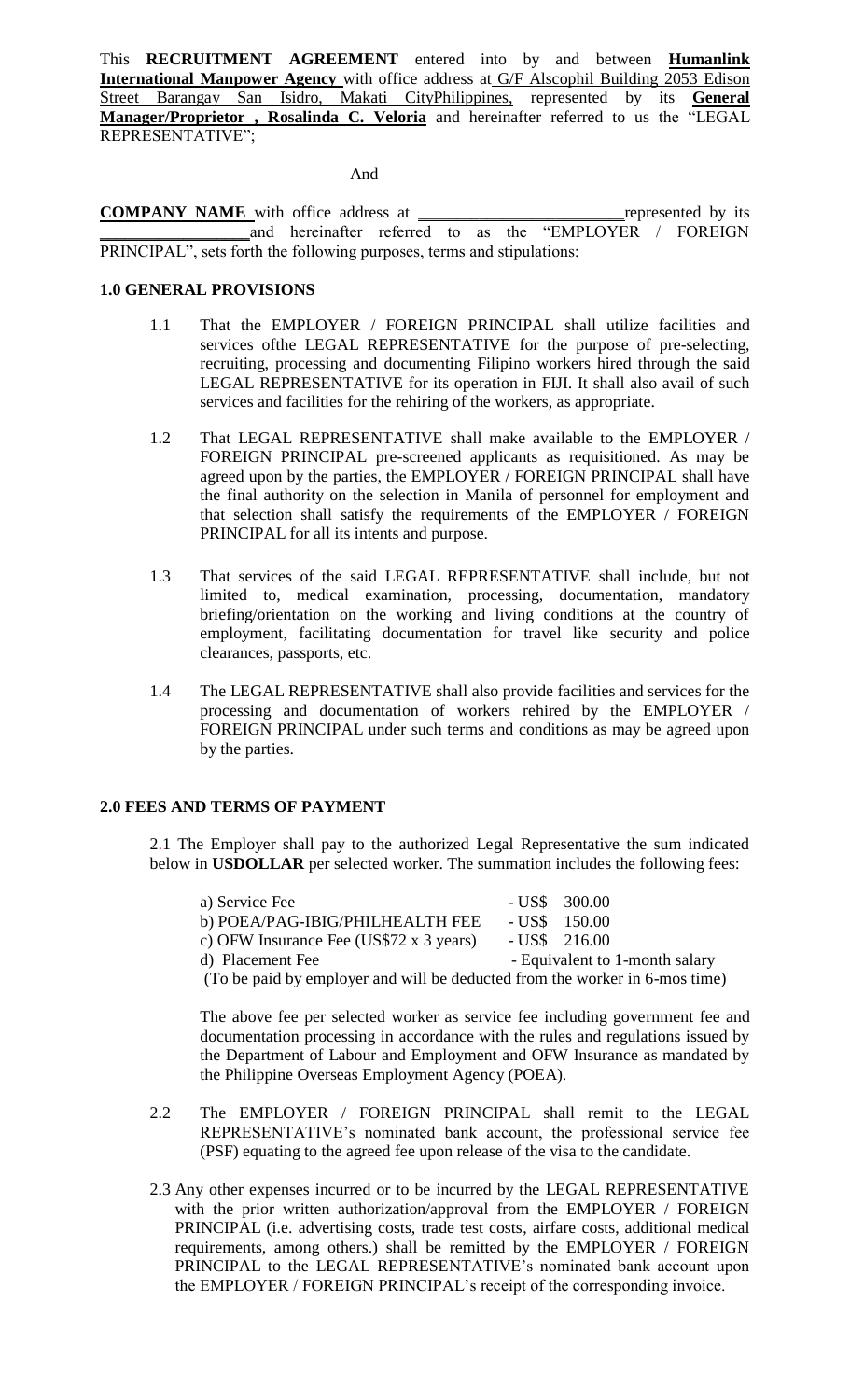### **3.0 TRAVEL ARRANGEMENT**

That the employer shall be solely responsible for, and bear the expenses of Securing entry visa/ or work permits of accepted workers and their ticketing except when it shall request its legal representative to do so.

# **4.0 SOURCING OF APPLICANTS**

- 4.1 The LEGAL REPRESENTATIVE shall offer its manpower pool to the EMPLOYER / FOREIGN PRINCIPAL in accordance with each employer's submitted qualification requirement**.**
- 4.2 The EMPLOYER / FOREIGN PRINCIPAL shall have the option to advertise when the LEGAL REPRESENTATIVE manpower pool falls short of item 4.1. Such advertisement shall be under the supervision of the LEGAL REPRESENTATIVE.
- 4.3 Payment of advertisement costs shall be made by the EMPLOYER / FOREIGN PRINCIPAL on or before publication, check drawn in favor of the Philippine newspaper company endorsed through the LEGAL REPRESENTATIVE.

## **5.0 EMPLOYMENT**

- 5.1 That the recruits shall take up employment under the approved master Contract of Employment.
- 5.2 That in case of renewal of the Employment Contract by the Employer with the same

Employee shall be entitled to a salary adjustment in accordance with the company pay-scale.

- 5.3 The individual employment contract presented by the EMPLOYER / FOREIGN PRINCIPAL to the deployed employee and mutually signed by both the EMPLOYER / FOREIGN PRINCIPAL and the deployed employee and mutually signed by both the EMPLOYER / FOREIGN PRINCIPAL and the deployed employee shall clearly detail any / all pre-termination / termination provisions.
- **6.0 AUTHORITY, JOINT AND SOLIDARY LIABILITY OF LEGAL REPRESENTATIVE** – The EMPLOYER / FOREIGN PRINCIPAL authorizes the LEGAL REPRESENTATIVE as its agent and representative in all matters involving the recruitment and hiring of Filipino workers for the project.

By virtue of said Authority, the LEGAL REPRESENTATIVE is granted the following powers and obligations:

- 6.1 To represent the EMPLOYER / FOREIGN PRINCIPAL before any and all government and private offices / agencies in the Philippines.
- 6.2 To enter into any and all contracts with any persons, corporation, institutions or entity in a joint venture or as partner in the recruitment, hiring and placement of Filipino contract workers for overseas employment.
- 6.3 To sign, authenticate and deliver all documents necessary to complete any transactions related to such recruitment and hiring, including making necessary steps to facilitate the departure of the recruited workers in accordance with the Labor Code, as amended, and its rules and regulations.
- 6.4 To bring suit, defend and enter into any compromise for and in behalf of the EMPLOYER / FOREIGN PRINCIPAL in litigations involving the hiring and employment of Filipino contract workers for said EMPLOYER / FOREIGN PRINCIPAL.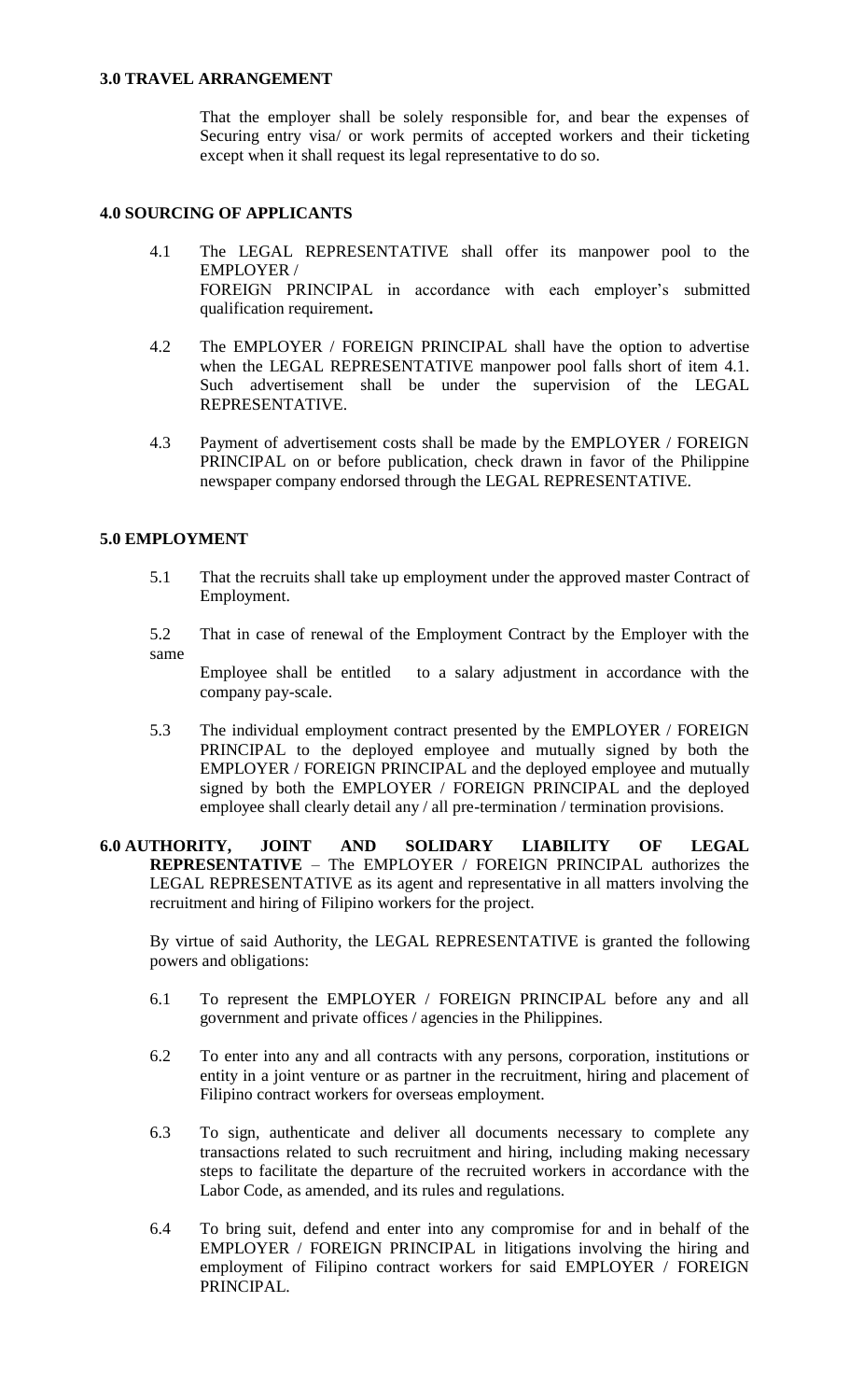- 6.5 To assume jointly and solidarity with the EMPLOYER / FOREIGN PRINCIPAL any liability / responsibility that may arise in connection with the recruitment and hiring of the workers including the full implementation of the employment contract.
- 6.6 Notwithstanding the foregoing provisions, the EMPLOYER / FOREIGN PRINCIPAL hereby agrees to forever hold the LEGAL REPRESENTATIVE free and harmless from any and all liability, actions, claims, proceedings, damages or loss arising from or in connection with the employment of Filipino workers for the Project, or those caused by the EMPLOYER / FOREIGN PRINCIPAL. The EMPLOYER / FOREIGN PRINCIPAL shall indemnify and reimburse the LEGAL REPRESENTATIVE for whatever amount the latter may be required to pay in relation to the foregoing.

# **7.0 REMITTANCE**

7.1 It is understood that the EMPLOYEE remits his earnings in his ownway. The EMPLOYER / FOREIGN PRINCIPAL shall assist the EMPLOYEE to effect such remittance in the easiest and most effective way possible if required by the EMPLOYEE.

# **8.0 RESPONSIBILITIES OF THE EMPLOYER**

- 8.1 That the employer will exert all possible efforts to enhance the welfare and protect the rights of Filipino workers hired under this agreement in accordance with the laws of the Philippines, and in accordance further with the best possible treatment already tended to other foreign workers in the worksite.
- 8.2 Except for reasons due to the fault of the employee, force majeure, or flight delay, Employer shall transport the worker to worksite within thirty (30) days from the date of schedule departure as provided for by the employer fail to do so, Employer shall pay the worker compensation in US dollars equal to fifty percent (50%) of his monthly salary as provided in his executed employment contract for said thirty (30) days and for every succeeding month of delay. Payment made under this provision will be made to the worker through its legal representative within fifteen (15) days following every thirty (30) days of delay. Should the employer cancel the employment contract, or if the delay already exceeds two (2) months and the worker elects to cancel the said employment contract. The employer shall pay the employee an additional amount equivalent to one (1) month pay of the worker as provide in his employment contract will be paid to its legal representative for documentation and processing fee.
- 8.3 In case of termination of the worker's employment for cause or as a result of death or serious injury, the EMPLOYER / FOREIGN PRINCIPAL shall immediately inform the Philippine Embassy / Labor Attache nearest the site of employment and/or the POEA and the LEGAL REPRESENTATIVE about said event.

In case of death of the worker, the EMPLOYER / FOREIGN PRINCIPAL shall bear the expenses for the repatriation of the remains of the worker and his personal properties to his relatives in the Philippines, or if repatriation is not possible under certain circumstances, the proper disposition thereof, upon previous arrangement with the worker's next-of-kin, or in the absence of the latter, the nearest Philippine LabourAttache or Embassy / Consulate.

In all cases, the EMPLOYER / FOREIGN PRINCIPAL shall ensure that the benefits due the worker shall be made available to him or his beneficiaries within the shortest time possible.

8.4 The EMPLOYER / FOREIGN PRINCIPAL shall deliver to the worker any and all accrued salaries and benefits to which he is entitled pursuant to his individual employment contract.

#### **9.0 SETTLEMENT OF DISPUTES**